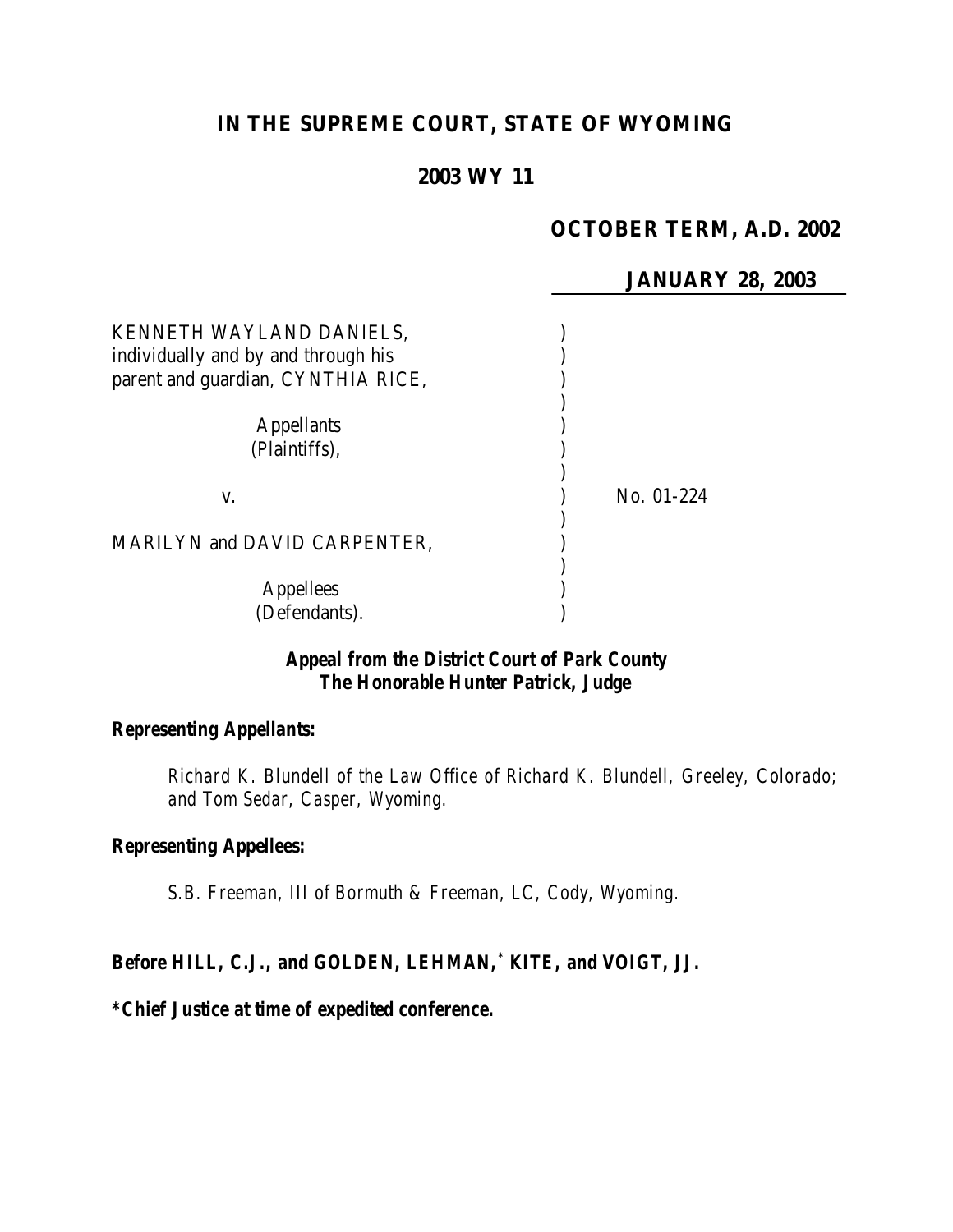## **VOIGT, Justice.**

[¶1] This is an appeal from the district court's dismissal of the appellant's complaint for failure to state a claim upon which relief can be granted and its denial of appellant's motion for leave to amend the complaint. We affirm the dismissal because the complaint did not allege facts that would entitle the appellant to relief. We affirm the denial because the appellant did not support his oral motion with facts justifying amendment.

#### **ISSUES**

[¶2] The issues presented by the parties can conveniently be restated as follows:

1. Whether Wyoming law imposes a duty upon the appellees, under the circumstances of this case, to protect the appellant from harm caused by an intoxicated minor social guest?

2. Whether the district court abused its discretion in denying the appellant's motion for leave to amend the complaint?

# **FACTS**

[¶3] Since this appeal results from the granting of a W.R.C.P. 12(b)(6) motion, we will accept the facts set forth in the complaint as true and will view those facts in the light most favorable to the appellant. *Feltner v. Casey Family Program*, 902 P.2d 206, 207 (Wyo. 1995). On May 10, 1997, Kenneth Daniels<sup>1</sup> (the appellant), Michael T. Jefferson (Jefferson) and other teenaged boys spent the night in a trailer or camper "on land owned by, in the control of, and resided upon by" David and Marilyn Carpenter (the appellees). During the night, Jefferson became highly intoxicated. At about 5:00 a.m., some of the boys, including the appellant, Jefferson, and Ryan Carpenter (Carpenter), left the appellees' property.<sup>2</sup> After leaving the property, the boys borrowed a car from Anthony Pacino. At about 6:58 a.m., with Jefferson driving, the car left the road at a high rate of speed and wrecked. Jefferson and Carpenter were killed and the appellant was injured. Jefferson's blood alcohol content at the time of the accident was 0.09%.

[¶4] Based on these facts, the appellant sued the appellees, alleging (1) the appellees had a duty to control and supervise the actions of the teenagers; (2) the appellees knew or should have known that Jefferson was intoxicated; (3) the appellees breached their duty to control and supervise Jefferson by allowing him to drink alcoholic beverages and then

 <sup>1</sup> In the record, the appellant's last name is spelled both "Daniel" and "Daniels." We will use "Daniels" since that is the spelling used in the Notice of Appeal.

<sup>&</sup>lt;sup>2</sup> The complaint names one of the teenaged boys as Ryan Carpenter. Although it is not made clear in the complaint, Ryan is referred to in the briefs as the appellees' son.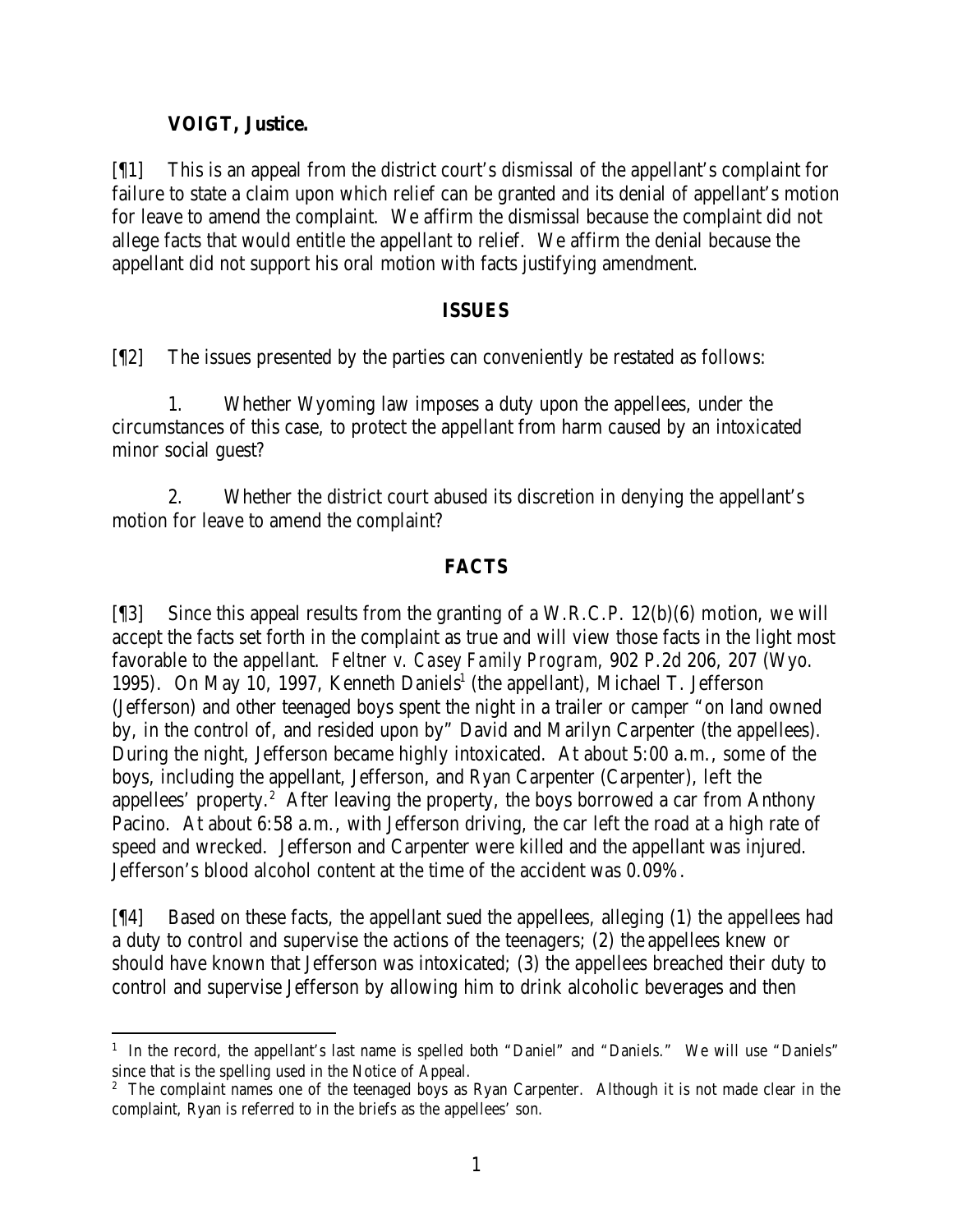allowing him to leave their home and drive a vehicle while he was intoxicated; and (4) the appellees' negligent control and supervision of Jefferson was a direct and proximate cause of the appellant's injuries.

[¶5] The appellees separately filed motions to dismiss the complaint under W.R.C.P.  $12(b)(6)$  for failure to state a claim upon which relief can be granted.<sup>3</sup> The motions, which are identical, contend that (1) the accident did not occur on the appellees' property; (2) the appellees did not own the vehicle that wrecked; (3) Jefferson was not the appellees' son; (4) Jefferson was driving the car for his own purposes and was not on a mission for the appellees; (5) Jefferson and the other teenagers were acting without the appellees' consent or knowledge; and (6) therefore, the appellees owed no statutory or common law duty to the appellant to protect him from the accident that caused his injuries.

[¶6] The district court granted the appellees' motions to dismiss, finding that the facts set forth in the complaint did not establish circumstances that would create a duty owed by the appellees to the appellant. The district court also denied the appellant's motion for leave to amend the complaint. This appeal followed.

## **DISCUSSION**

# **W.R.C.P. 12(b)(6) DISMISSAL**

In pursuing review of an order dismissing a complaint, we accept all facts alleged in the complaint as true and view them in the light most favorable to the plaintiff. *Gillis v. F & A Enterprises*, 934 P.2d 1253, 1254-55 (Wyo.1997). In *Gillis*, we reiterated that dismissal is a drastic remedy which should be granted sparingly. We sustain a dismissal pursuant to W.R.C.P. 12(b)(6) only when it is certain from the face of the complaint that the plaintiff cannot allege any facts that would entitle him to relief.

*Garnett v. Brock*, 2 P.3d 558, 562 (Wyo. 2000). *See also Duncan v. Afton, Inc.*, 991 P.2d 739, 741-42 (Wyo. 1999) and *Johnson v. Aetna Cas. & Sur. Co. of Hartford, Conn.*, 608 P.2d 1299, 1302 (Wyo. 1980).

[¶7] The appellant begins his argument that the appellees owed him a duty in this case by turning to this Court's statement that "[t]he Wyoming common law of negligence imposes a duty on the defendant to exercise the degree of care required of a reasonable person in

 <sup>3</sup> Statements within the motions suggest that separate motions were filed because the appellees no longer are husband and wife.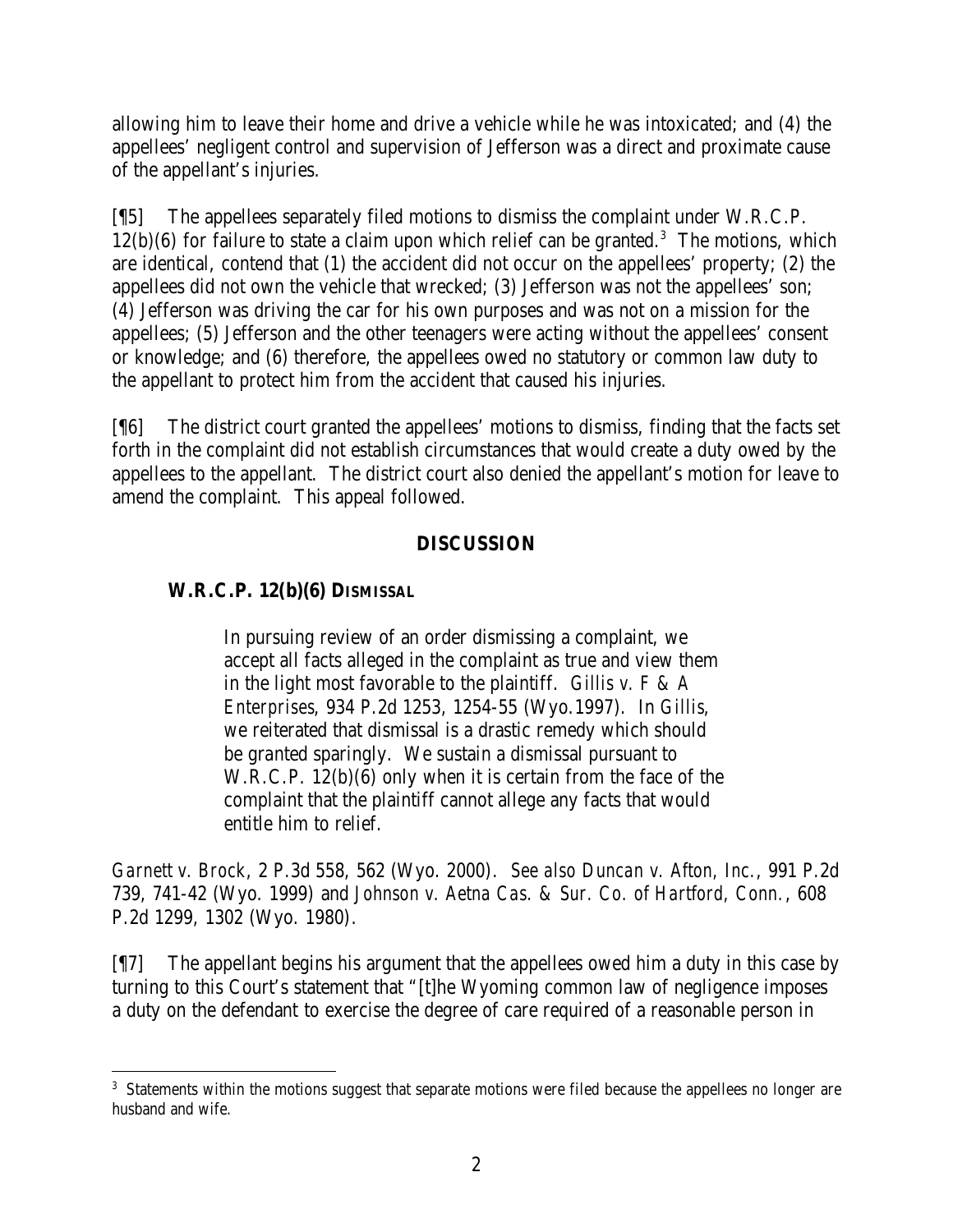light of all the circumstances." *McClellan v. Tottenhoff*, 666 P.2d 408, 411 (Wyo. 1983). He then cites the same case for a further explication of the same principle:

> "'\* \* \* One owes the duty to every person in our society to use reasonable care to avoid injury to the other person in any situation in which it could be reasonably anticipated or foreseen that a failure to use such care might result in such injury.' *Kirby v. Sonville*, 286 Or. 339, 594 P.2d 818, 821  $(1979)$ . \* \* \*"

*McClellan*, 666 P.2d at 412 (*quoting Alegria v. Payonk*, 101 Idaho 617, 619 P.2d 135, 137  $(1980)$ .

[¶8] The appellant bolsters his position by referring to various sections of the Restatement (Second) of Torts. Restatement (Second) of Torts § 314A (1965), for example, describes several non-exclusive special relationships that may give rise to a duty to aid or protect a third person, including common carrier and passenger, innkeeper and guest, and possessor of land held open to the public and invited guest. More pertinent to the instant case is Restatement (Second) of Torts, *supra*, § 315, which describes a duty to control the actions of a third person to prevent harm to another:

> There is no duty so to control the conduct of a third person as to prevent him from causing physical harm to another unless

(a) a special relation exists between the actor and the third person which imposes a duty upon the actor to control the third person's conduct, or

(b) a special relation exists between the actor and the other which gives to the other a right to protection.

[¶9] The sections that follow Restatement (Second) of Torts, *supra*, § 315 describe situations where an actor has a duty to control the conduct of a third person. Two of those sections describe situations that bear some resemblance to the case at hand. Restatement (Second) of Torts, *supra*, § 316 provides:

> A parent is under a duty to exercise reasonable care so to control his minor child as to prevent it from intentionally harming others or from so conducting itself as to create an unreasonable risk of bodily harm to them, if the parent

> (a) knows or has reason to know that he has the ability to control his child, and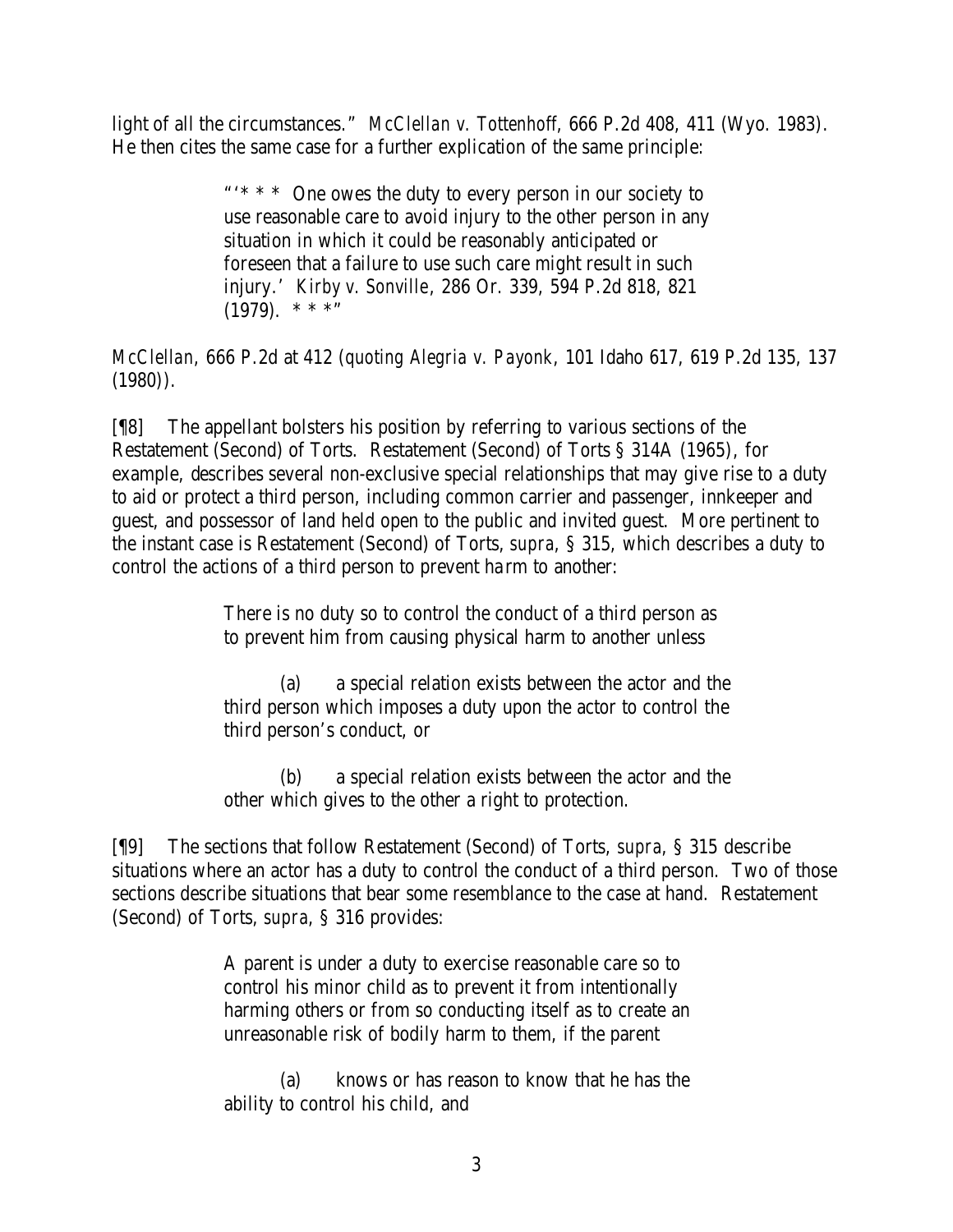(b) knows or should know of the necessity and opportunity for exercising such control.

Restatement (Second) of Torts, *supra*, § 318 provides:

If the actor permits a third person to use lands or chattels in his possession otherwise than as a servant, he is, if present, under a duty to exercise reasonable care so to control the conduct of the third person as to prevent him from intentionally harming others or from so conducting himself as to create an unreasonable risk of bodily harm to them, if the actor

(a) knows or has reason to know that he has the ability to control the third person, and

(b) knows or should know of the necessity and opportunity for exercising such control.

And finally, Restatement (Second) of Torts, *supra*, § 324A provides:

One who undertakes, gratuitously or for consideration, to render services to another which he should recognize as necessary for the protection of a third person or his things, is subject to liability to the third person for physical harm resulting from his failure to exercise reasonable care to protect his undertaking, if

(a) his failure to exercise reasonable care increases the risk of such harm, or

(b) he has undertaken to perform a duty owed by the other to the third person, or

(c) the harm is suffered because of reliance of the other or the third person upon the undertaking.

[¶10] One example of a case wherein a duty was based upon these Restatement principles is *Gritzner v. Michael R.*, 228 Wis.2d 541, 598 N.W.2d 282 (1999). In *Gritzner*, a minor was sexually molested by another minor while playing at the latter's home. The Wisconsin Court of Appeals found "it self-evident that an adult who voluntarily takes on the supervision, custody or control, even on a temporary basis, of a visiting child . . ., stands in a special relationship to such child for purposes of the child's 'protection' under § 314A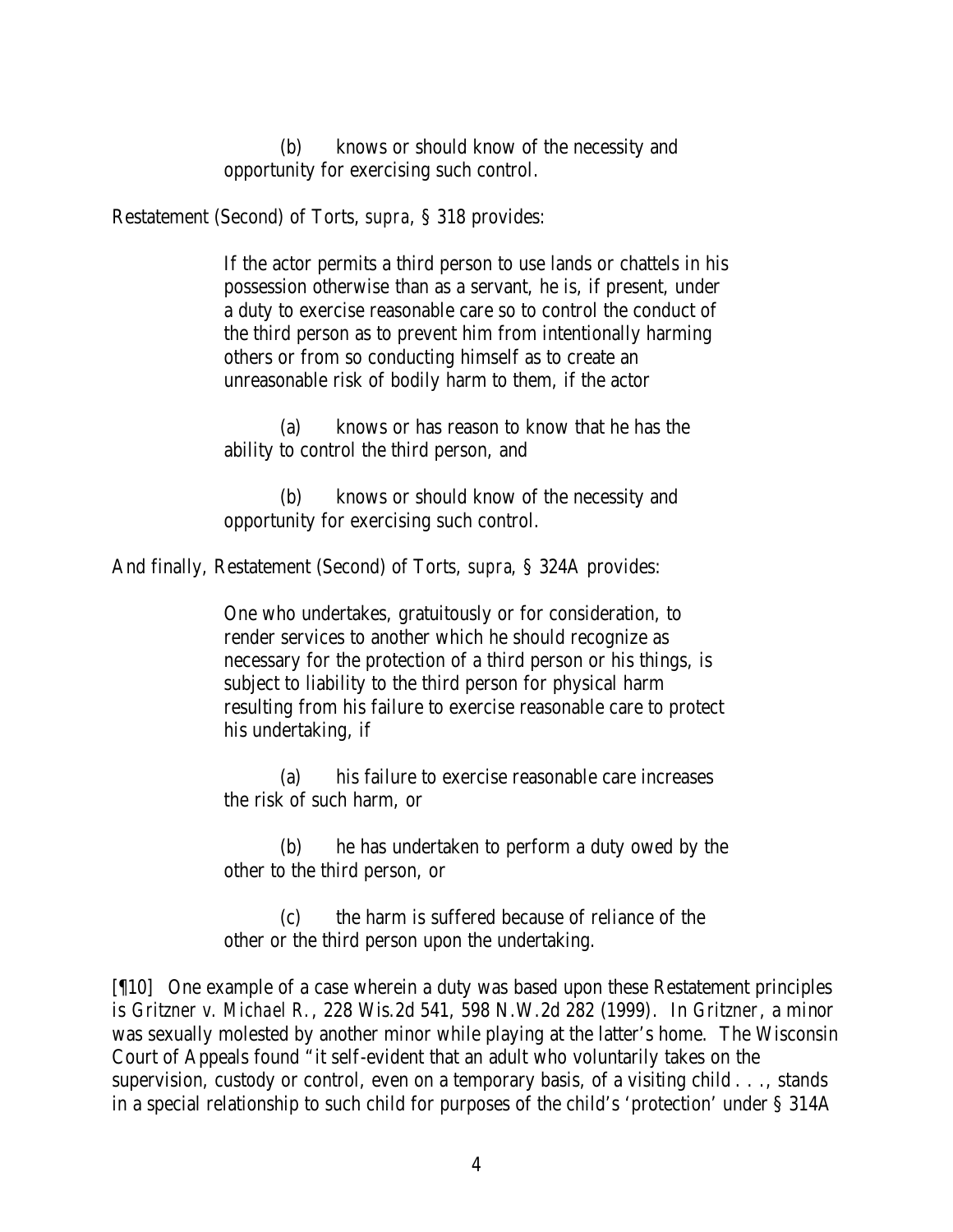of the Restatement." *Gritzner*, 598 N.W.2d at 287-88. In reversing the dismissal of the victim's negligence action against the parent of the perpetrator, the court also found that a duty of protection existed under Restatement (Second) of Torts, *supra*, § 324A. *Gritzner*, 598 N.W.2d at 289. It is noteworthy that the potential liability of the homeowner in *Gritzner* did not arise from the concept of premises liability, but from the special relationship. *Id.* at 288.<sup>4</sup>

[¶11] Under different facts, a similar result was reached in *Morgan v. Perlowski*, 508 N.W.2d 724 (Iowa 1993). While attending a "beer party" at Perlowski's mother's house, Morgan was assaulted by another guest. *Id.* at 725-26. In Morgan's negligence action against Perlowski, a question arose as to the proper source of any duty Perlowski owed Morgan. Rejecting a premises liability theory, the Iowa Supreme Court held that the duty arose out of the special relationship concepts of Restatement (Second) of Torts, *supra*, §§ 315 and 318. *Morgan*, 508 N.W.2d at 726-28. In adopting the principles of Restatement (Second) of Torts, *supra*, § 318, the court held that "[a]s a matter of public policy, it is reasonable to impose a limited duty upon a possessor of land, who is present on the land, to control the conduct of social guests." *Morgan*, 508 N.W.2d at 728. The court then concluded that it was a jury question whether Perlowski knew or should have known he had the ability to control the assaulting guest and whether he knew or should have known of the necessity and opportunity to exercise such control. *Id.<sup>5</sup> See also Chavez v. Torres*, 128 N.M. 171, 991 P.2d 1, 5-6 (1999). For a duty to arise under Restatement (Second) of Torts, *supra*, § 318, harm must have been reasonably foreseeable by the homeowner. *Anthony H. v. John G.*, 415 Mass. 196, 612 N.E.2d 663, 666 (1993).

[¶12] As an alternative theory of liability, the appellant also contends that the appellees stood *in loco parentis* and had assumed the parental duty to control the teenagers who were staying overnight on their property. $6$  Without citation to any particular authority, the appellant simply argues that this theory supports a finding that the appellees had a duty to the minors.

<sup>&</sup>lt;sup>4</sup> In a subsequent appeal, the Wisconsin Supreme Court said the focus in analyzing special relationship cases should not be upon duty, inasmuch as "every person is subject to a duty to exercise ordinary care in all of his or her activities." *Gritzner v. Michael R.*, 235 Wis.2d 781, 611 N.W.2d 906, 912 (2000). Instead, the focus should be upon the question of whether public policy considerations preclude liability under the circumstances. *Id.* at 914.

<sup>&</sup>lt;sup>5</sup> The holding in *Morgan* was abrogated five years later to the extent that the distinction in premises liability cases between invitees and licensees was abrogated. *Sheets v. Ritt, Ritt & Ritt, Inc.,* 581 N.W.2d 602, 606 (Iowa 1998).

<sup>&</sup>lt;sup>6</sup> In loco parentis is a Latin phrase meaning "in the place of a parent" or "[a]cting as a temporary guardian of a child." Black's Law Dictionary 791 (7<sup>th</sup> ed. 1999).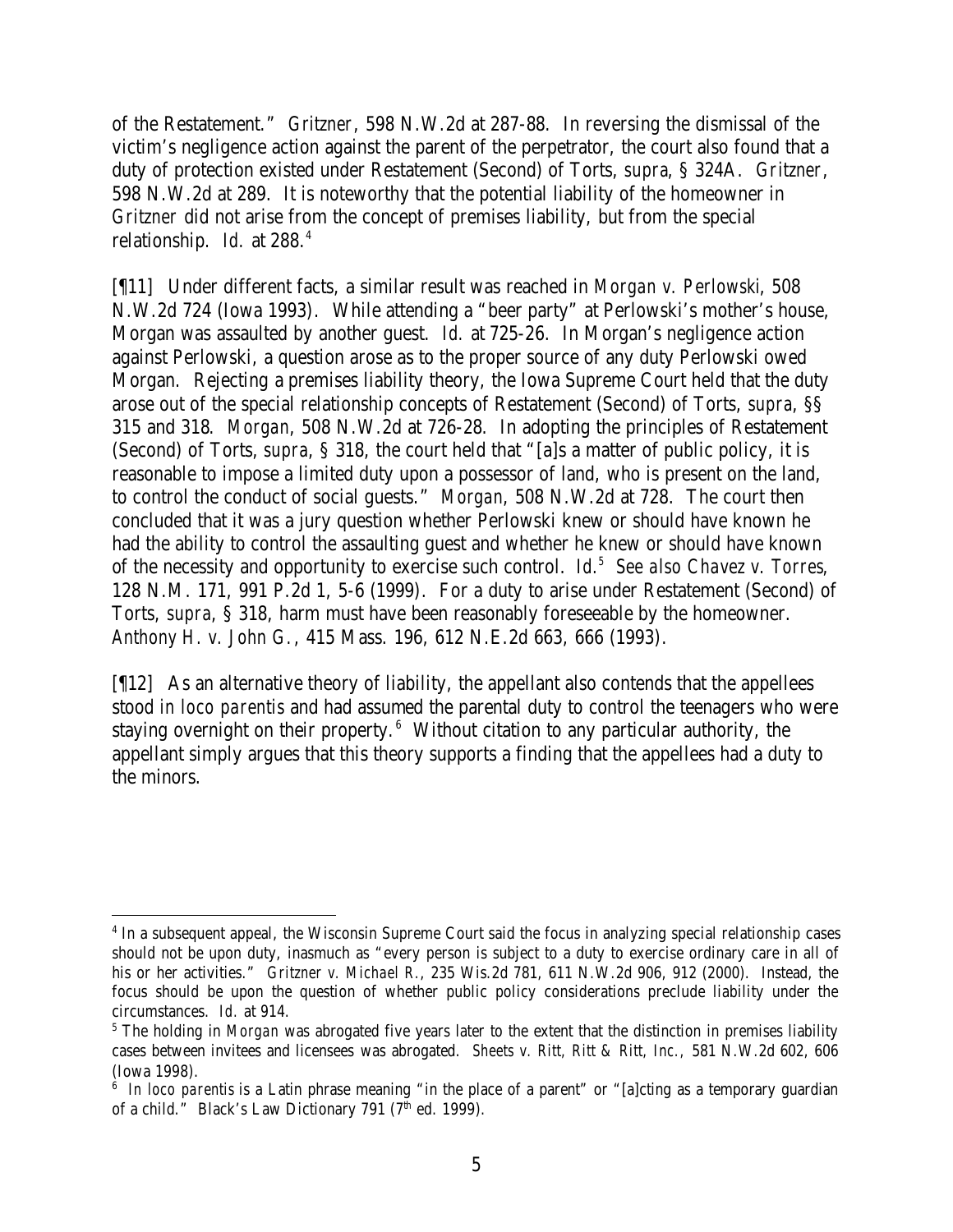[¶13] This Court, and the Wyoming State Legislature, have both previously dealt with the tort of social host or vendor liability for harm caused by an intoxicated person.<sup>7</sup> In *Parsons v. Jow*, 480 P.2d 396, 397 (Wyo. 1971), this Court stated that there was no common law cause of action against a liquor vendor in favor of one injured by an intoxicated vendee because proximate cause was deemed to be the vendee's consumption, not the vendor's sale. We also said that any change in that rule was up to the legislature. *Id.* at 398. Twelve years later, in *McClellan*, 666 P.2d at 410-12, we reversed ourselves and acknowledged a cause of action based on common law negligence.<sup>8</sup> We further held that statutes forbidding the sale of alcohol to minors were meant not only to protect minors, but also to protect the general public, and that violation of such statutes is evidence of negligence. *Id.* at 413.

[¶14] The primary holding of *McClellan* was legislatively abrogated in 1985 with passage of a statute specifically limiting the liability of alcohol providers. 1985 Wyo. Sess. Laws ch. 205, § 1. The statute was modified in 1986. 1986 Wyo. Sess. Laws ch. 6, § 1. In pertinent part, it provides that "[n]o person who has legally provided alcoholic liquor or malt beverage to any other person is liable for damages caused by the intoxication of the other person." Wyo. Stat. Ann. § 12-8-301 (LexisNexis 2001). The clear intent of the act is to immunize both vendors and social hosts from liability for damages caused by persons to whom alcohol has legally been provided. In that regard, it is not legal for a person to provide alcohol to a minor who is not his "legal ward, medical patient or member of his own immediate family . . .." Wyo. Stat. Ann. § 12-6-101(a) (Lexis 1999).

[¶15] In the context of the present case, the effect of this statute is to allow the appellant to pursue a cause of action against the appellees if it can be shown that they provided alcohol to the teenaged boys. So, without the statute, there is certainly no legislative bar to such an action. The question remains, however, where there is no allegation that the appellees, themselves, provided the alcohol, what facts might sustain a cause of action against them? In other words, under what circumstances should the appellees be seen to have had a duty to protect the appellant?

[¶16] Broadly speaking, "[a] duty may arise by contract, statute, common law, or when the relationship of the parties is such that the law imposes an obligation on the defendant to act reasonably for the protection of the plaintiff." *Hamilton v. Natrona County Educ. Ass'n*, 901 P.2d 381, 384 (Wyo. 1995). One such relationship is the parent/child relationship. In *Sare v. Stetz*, 67 Wyo. 55, 214 P.2d 486, 487 (1950), we rejected the family purpose doctrine, under which a parent, as owner of a car, may be held liable for

<sup>7</sup> The parameters of such a tort are greatly debated. *See* Edward L. Raymond, Jr., Annotation, *Social Host's Liability for Injuries Incurred by Third Parties as a Result of Intoxicated Guest's Negligence*, 62  $A.L.R.4<sup>th</sup> 16 (1988).$ 

<sup>&</sup>lt;sup>8</sup> The specific holding was that "a vendor of liquor owes a duty to exercise the degree of care required of a reasonable person in light of all the circumstances." *McClellan*, 666 P.2d at 412.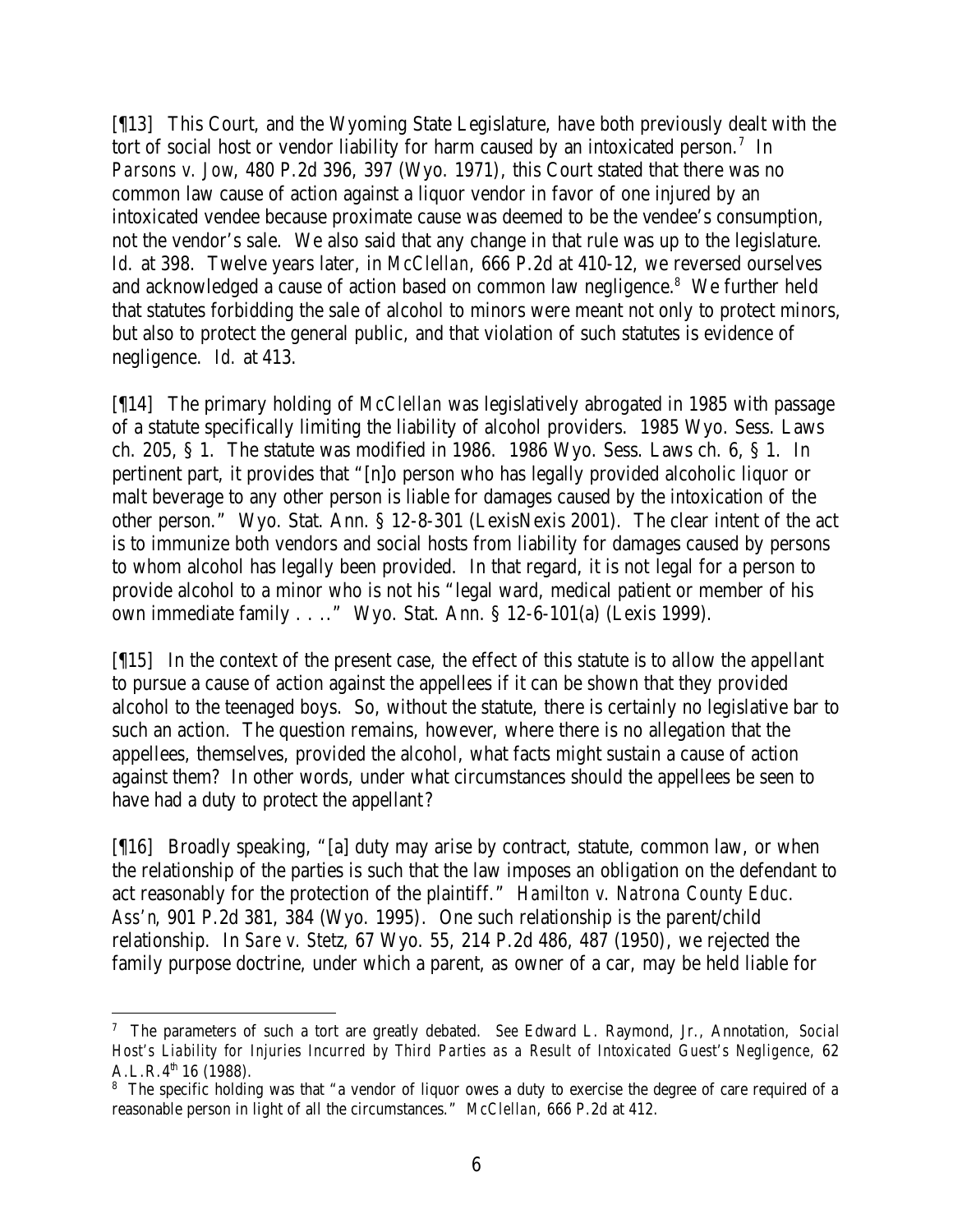the negligence of a child who drives the car. In doing so, we held that "'[a] parent is not liable for the tort of his minor child merely from the relationship.'" *Id.* at 488 (*quoting Arkin v. Page*, 287 Ill. 420, 123 N.E. 30, 31 (1919)). We reached a similar conclusion in *Kimble v. Muller*, 417 P.2d 178, 180 (Wyo. 1966), where we said:

> For us to hold the father in this instance liable for his son's negligence, because the father permitted the son to use the car, would be equivalent to holding that every parent is liable for every tort of a child.

*See also Hatch v. O'Neill*, 133 Ga.App. 624, 212 S.E.2d 11, 13 (1974) ("[a] mother is not negligent in simply failing to keep a constant and unremitting watch and restraint over her children") and *Paige v. Bing Const. Co.*, 61 Mich.App. 480, 233 N.W.2d 46, 49 (1975) ("impossibility of a parent knowing what a child is doing at all times—despite utmost vigilance").

[¶17] Clearly, the parental relationship, without more, is not sufficient to make a parent liable in tort for the conduct of his or her child. That is analogous to the principle that a social host, even when acting *in loco parentis*, is not necessarily liable in tort for the conduct of his or her minor social guests. The question that must be answered is this what is the "something more" that must exist in circumstances such as those in the instant case before a duty arises on the part of a social host to protect third parties from harm caused by an intoxicated minor guest? Some courts have said the answer lies in the host's knowledge of the minor's propensity to engage in the specific dangerous activity:

> When a person has not furnished the instrumentality but through negligence allowed access thereto to a child, the standard for imposing liability upon the person is whether the person knew of the child's proclivity or propensity for the specific dangerous activity which caused the harm. . . . If such knowledge cannot be shown on the part of the parent, then liability cannot attach . . ..

. . . We hold that the [parents] were not negligent in simply failing to keep a constant and unremitting watch and restraint over their children, or over other children with whom their children were playing.

. . .

*Dennis by Evans v. Timmons*, 313 S.C. 338, 437 S.E.2d 138, 141 (1993). Similarly, in *Manuel v. Koonce*, 206 Ga.App. 582, 425 S.E.2d 921, 923-24 (1992), parents who did not furnish alcohol to their son and his minor guests, who were absent from their home, and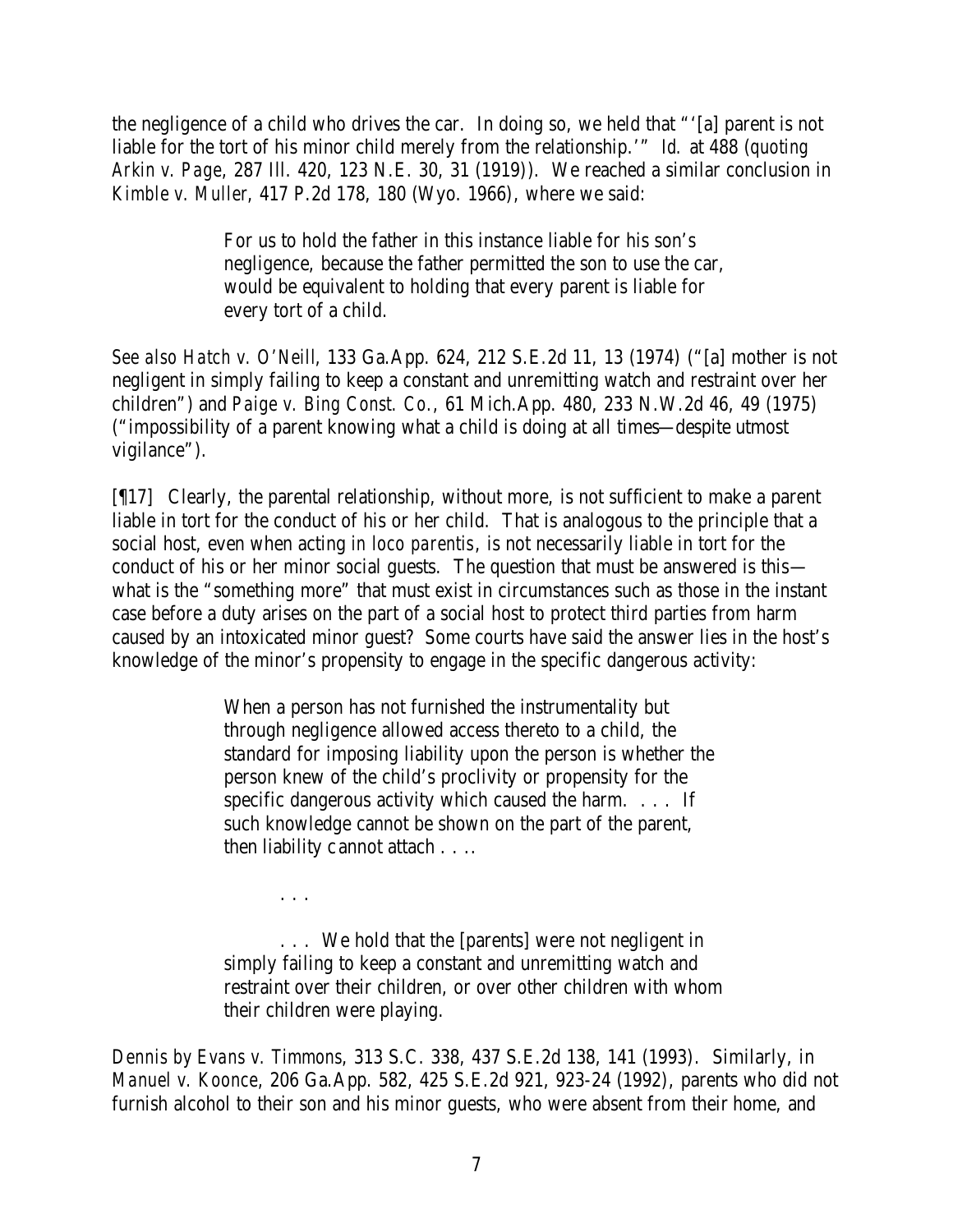who had no reason to anticipate that their son and his minor guests would obtain alcohol, were not liable for personal injuries and deaths caused by a minor driver to whom their son had provided alcohol. Specifically, the Georgia Court of Appeals found no evidence that the parents "knew or should have known" that their son had a propensity to provide alcohol to underage guests at their home. *Id.* at 923.<sup>9</sup> See also Gritzner, 598 N.W.2d at 289 (duty arose under Restatement (Second) of Torts, *supra*, § 324A where parent had prior knowledge of son's propensity to sexually abuse other children) and *Garrison Retirement Home Corp. v. Hancock*, 484 So.2d 1257, 1262 (Fla.App. 1985) (defendant, who had knowledge of resident's poor driving capabilities, had duty to protect others).

[¶18] In *Austin v. Kaness*, 950 P.2d 561 (Wyo. 1997), we considered the specific question of the liability of homeowner parents to a third party injured by an intoxicated social guest who had obtained alcohol in the parents' home, not from them, but from their adult son. Because the son was not a minor, and because he did not reside in his parents' home, the question of the parents' liability was presented under theories of agency and *respondeat superior*. *Id.* at 563-64. We found that the parents were not liable for their son's conduct because, even if he were considered an employee or agent, the act of throwing a "beer party" was clearly outside the scope of his duties. *Id.* at 564.

[¶19] Several courts have recognized a limited cause of action where an intoxicated social guest harms a third party. For example, in *Cravens v. Inman*, 223 Ill.App.3d 1059, 166 Ill.Dec. 409, 586 N.E.2d 367, 377-78 (1991), the court stated:

> We agree with plaintiff's assertion that this court should, under the precise facts of the instant cause, adopt the view of other states that have recognized social host negligence liability for automobile accident injuries caused by an intoxicated minor driver. We emphasize that our holding is limited to the facts alleged in plaintiff's pleading, *i.e.*, where (1) a social host has knowingly served alcohol, and permits the liquor to be served, to youths under 18 years of age at the social host's residence, (2) the social host permits the minors' consumption to continue to the point of intoxication, and (3) the social host allows the inebriated minors to depart from the residence in a motor vehicle. We express no opinion with respect to factual scenarios other than the one presented herein. $[10]$

<sup>9</sup> In *Riley v. H & H Operations, Inc.,* 263 Ga. 652, 436 S.E.2d 659, 661 (1993), the Georgia Supreme Court underscored the fact that *actual* knowledge is not the test, and disapproved any suggestion in *Manuel* to the contrary.

<sup>10</sup> *Cravens* was overturned in *Charles v. Seigfried,* 165 Ill.2d 482, 209 Ill.Dec. 226, 651 N.E.2d 154, 164 (1995), because the Illinois Supreme Court concluded that the entire field of liability for providing alcohol had been pre-empted by the legislature.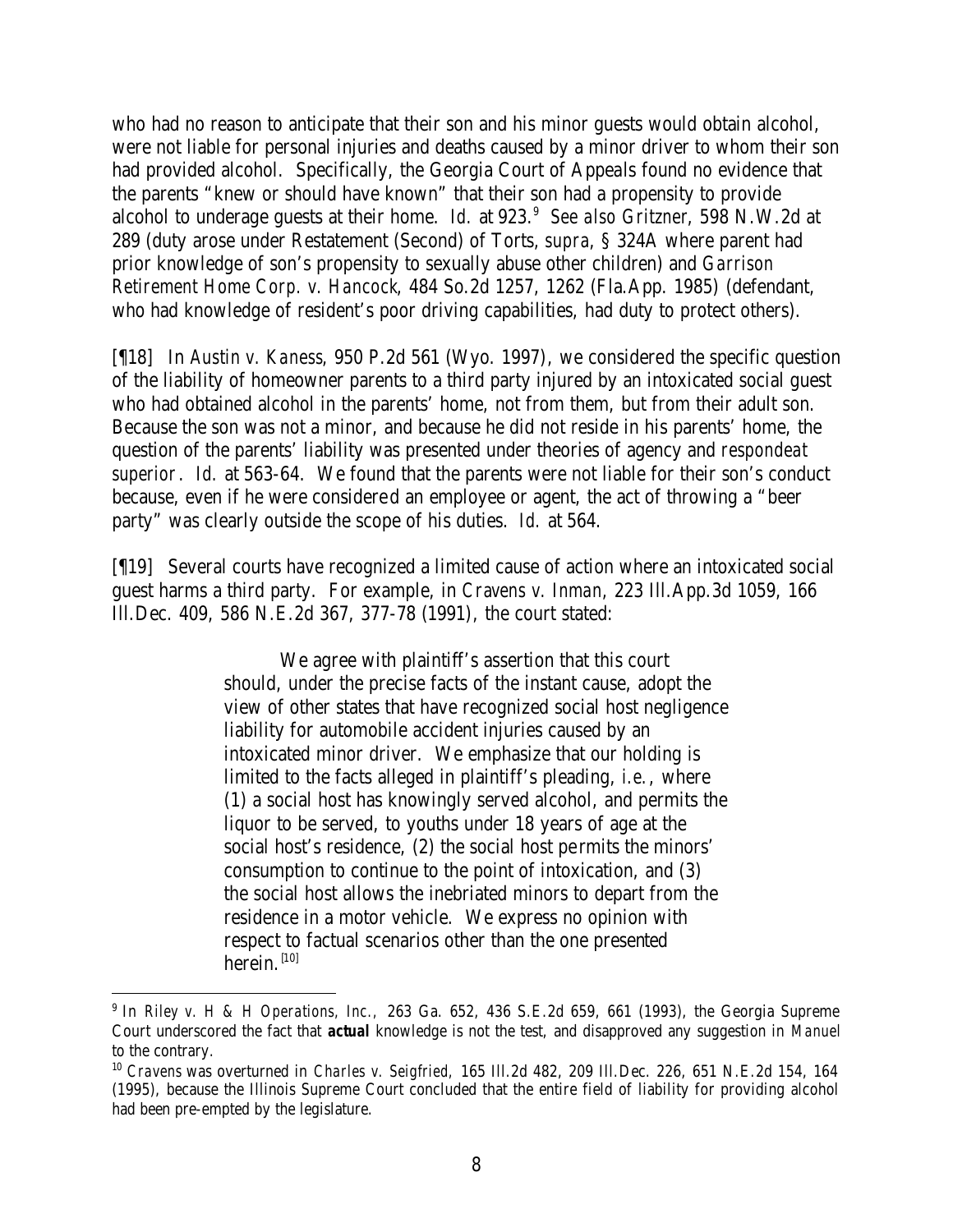These same factors, described somewhat differently, were also adopted in *Sutter v. Hutchings*, 254 Ga. 194, 327 S.E.2d 716, 719 (1985):

> We therefore find that the defendant hostess and her daughter owed a duty to those using the highways not to subject them to an unreasonable risk of harm by furnishing alcohol to a person under 19 who was noticeably intoxicated and who these defendants knew would soon be driving his car.  $[11]$

[¶20] It should be recalled that, in *Parsons*, 480 P.2d at 397, this Court stated that there was no common law cause of action against a liquor vendor for negligence because the consumption, rather than the sale, of the alcohol was the proximate cause of any harm to third parties.<sup>12</sup> With the coming of comparative negligence, however, some courts see this as a question for the jury:

> We hold that, where there is sufficient proof at trial, a social host who negligently serves or furnishes intoxicating beverages to a minor guest, and the intoxicants so furnished cause the minor to be intoxicated or cause the minor's driving ability to be impaired, shall be liable to third persons in the proportion that the negligence in furnishing the beverage to the minor was a substantial factor in causing the accident or injuries, as may be determined under the rules of comparative negligence.

*Koback v. Crook*, 123 Wis.2d 259, 366 N.W.2d 857, 865 (1985). <sup>13</sup> The key element in this analysis of causation is foreseeability.

> We turn now to the question of proximate cause. Under many circumstances the act which is *the* proximate cause of the damage resulting from a breach of duty relating to alcohol is the act of the consumer of the alcohol. Under such circumstances, the consumer is solely liable because the act of furnishing the alcohol is too remote to be the proximate cause of the negligence of the consumer. . . . That is to say, the subsequent act of the consumer is not foreseeable to the provider, or the consumption of an excessive amount of alcohol is the intervening (unforeseeable) cause of the damage.

<sup>11</sup> *Sutter* has been abrogated on other grounds. *See Riley,* 436 S.E.2d at 660-61.

 $12$  For purposes of this discussion, we see no distinction between vendors and social hosts.

<sup>13</sup> The *Koback* decision was soon thereafter legislatively abrogated. *Kwiatkowski v. Capitol Indem. Corp.,*  157 Wis.2d 768, 461 N.W.2d 150, 152-53 (1990).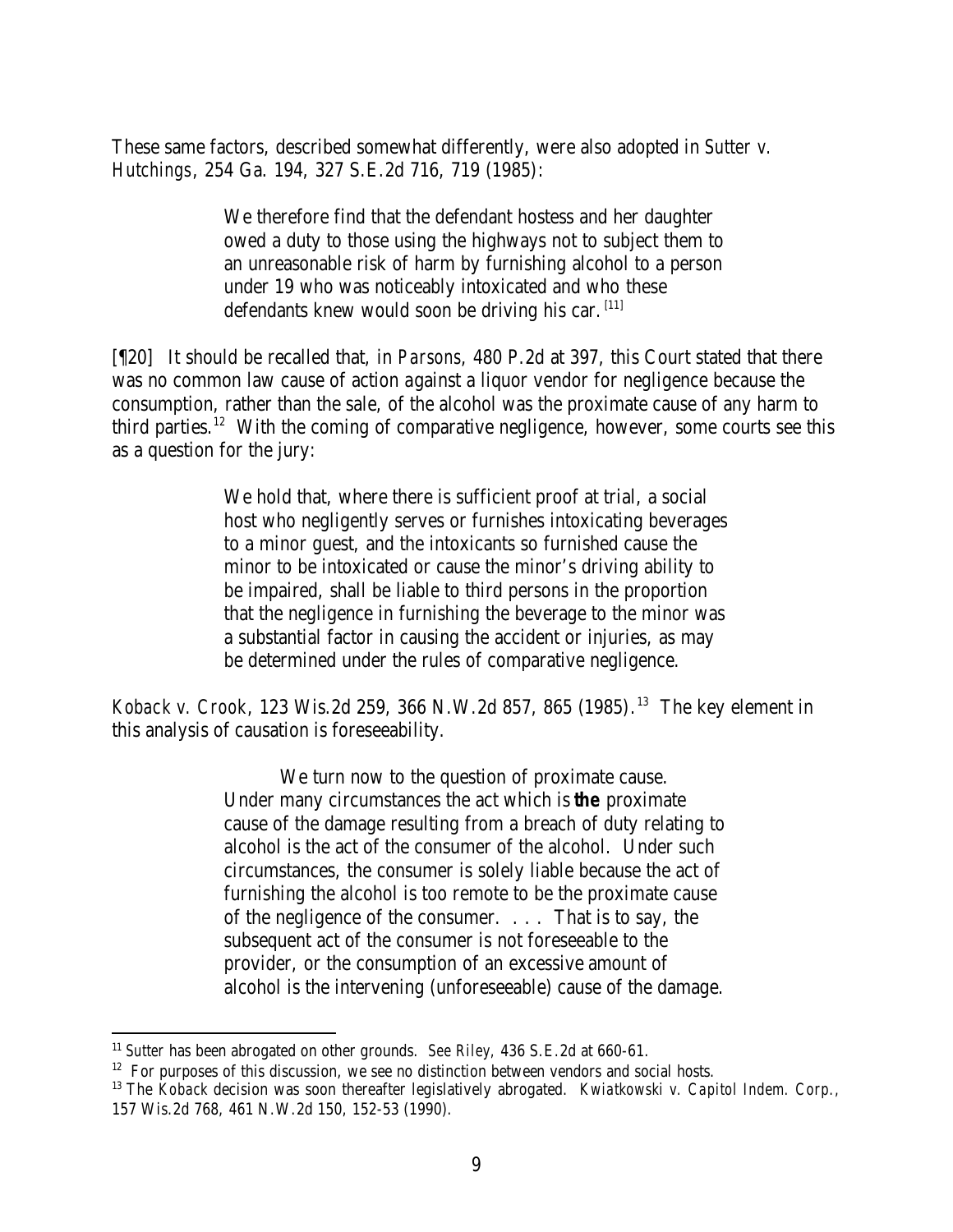However, where one provides alcohol to a noticeably intoxicated 17-year-old knowing that he will soon be driving his car, it is foreseeable to the provider that the consumer will drive while intoxicated and a jury would be authorized to find that it is foreseeable to the provider that the intoxicated driver may injure someone. That is to say, a jury would be authorized to find that providing alcohol to a noticeably intoxicated 17-year-old automobile driver was one of the proximate causes of the negligence of the driver and of the injuries to the deceased.

*Sutter*, 327 S.E.2d at 719 (emphasis in original and footnote omitted). Furthermore, for such a duty to arise, the foreseeable harm need not be known with specificity:

> "'. . . The duty of any person is the obligation of due care to refrain from any act which will cause foreseeable harm to others even though the nature of that harm and the identity of the harmed person or harmed interest is unknown at the time of the act.

"'A defendant's duty is established when it can be said that it was foreseeable that his act or omission to act may cause harm to someone. A party is negligent when he commits an act when some harm to someone is foreseeable. Once negligence is established, the defendant is liable for unforeseeable consequences as well as foreseeable ones. In addition, he is liable to unforeseeable plaintiffs.'"

*Koback*, 366 N.W.2d at 863 (*quoting Olsen v. Copeland*, 90 Wis.2d 483, 280 N.W.2d 178, 184 (1979) (Day, J., dissenting)).

[¶21] The sampling of opinions cited herein reveals the extent to which courts have gone to establish liability on the part of social hosts for harm caused by their intoxicated guests. Premises liability, parental liability, *respondeat superior*, agency, special relationships, gratuitous undertaking, and common law negligence—these theories have all been advanced to provide the underpinnings for such a tort. In truth, the answer lies in a principle to which we have turned in the past in determining the existence of a duty in a negligence case—duty exists where society says it ought to exist.

> "Essential to any negligence cause of action is proof of facts which impose a duty upon defendant. *See, ABC Builders, Inc. v. Phillips*, 632 P.2d 925, 931 (Wyo.1981). The question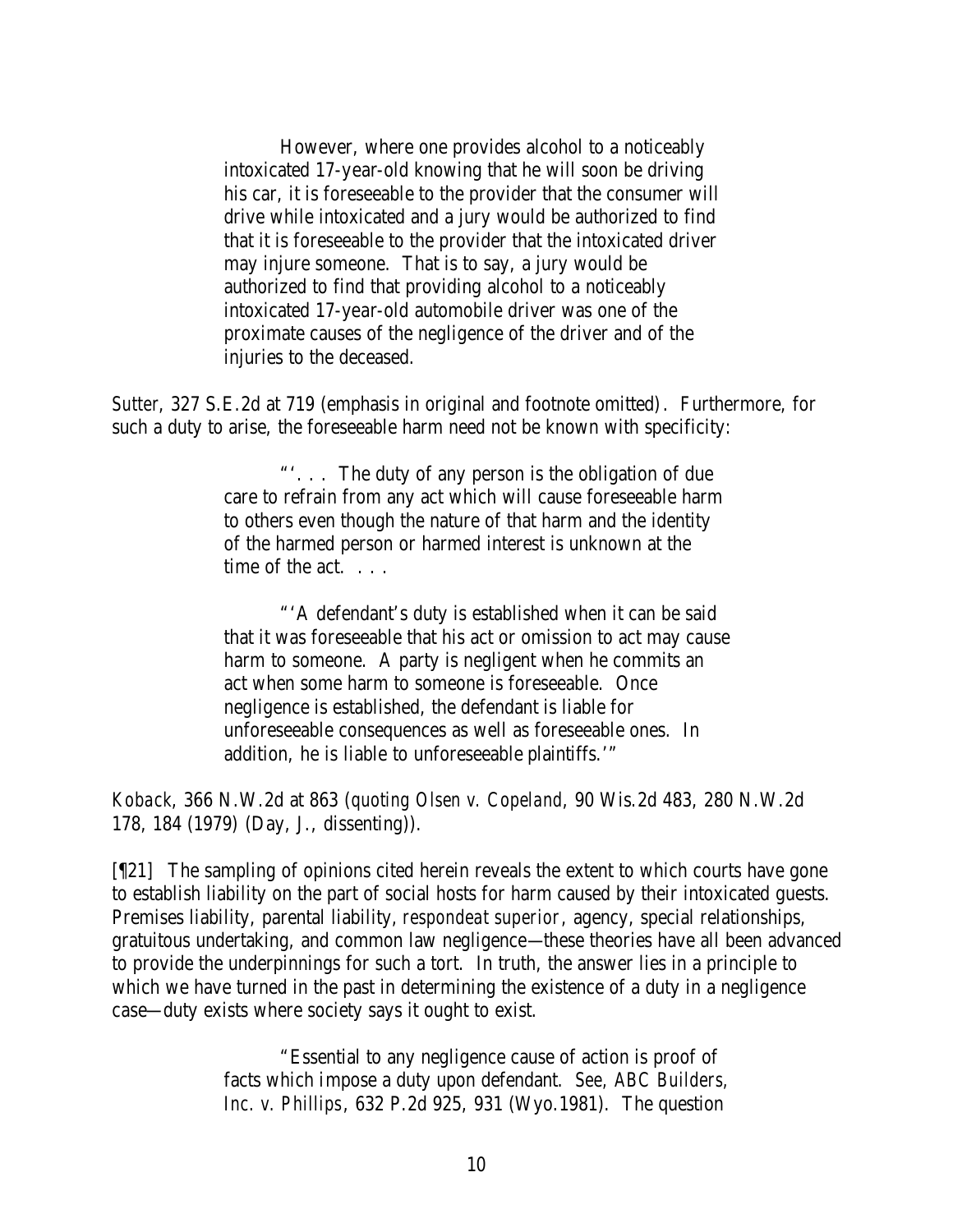of the existence of a duty is a matter of law for the court to decide. *Id.*, at 932. A duty exists where, 'upon the facts in evidence, such a relation exists between the parties that the community will impose a legal obligation upon one for the benefit of the other—or, more simply, whether the interest of the plaintiff which has suffered invasion was entitled to legal protection at the hands of the defendant.' Prosser and Keeton on Torts § 37 at 236 ( $5<sup>th</sup>$  ed.1984)."

*Duncan*, 991 P.2d at 742 (*quoting Goodrich v. Seamands*, 870 P.2d 1061, 1064 (Wyo. 1994)). Deciding whether a legal obligation should be imposed involves a balancing of certain identified factors:

> When this Court has considered whether a duty should be imposed based on a particular relationship, we have balanced numerous factors to aid in that determination:

> > "(1) the foreseeability of harm to the plaintiff, (2) the closeness of the connection between the defendant's conduct and the injury suffered, (3) the degree of certainty that the plaintiff suffered injury, (4) the moral blame attached to the defendant's conduct, (5) the policy of preventing future harm, (6) the extent of the burden upon the defendant, (7) the consequences to the community and the court system, and (8) the availability, cost and prevalence of insurance for the risk involved."

*Duncan*, 991 P.2d at 744 (*quoting Ortega v. Flaim*, 902 P.2d 199, 203, 206 (Wyo. 1995)) (footnote omitted). This is a test for the imposition of a duty under the general theory of common law negligence and it does not require the existence of a relationship recognized under some specialized theory such as premises liability or agency. Instead, it is the same theory set forth in *McClellan*, 666 P.2d at 412 (*quoting Alegria*, 619 P.2d at 137), whereby a duty of reasonable care exists to avoid injury to another person where it "'could be reasonably anticipated or foreseen that a failure to use such care might result in such injury.'"

[¶22] People who *legally* provide alcoholic liquor or malt beverages to another person are immunized under Wyo. Stat. Ann. § 12-8-301(a) against liability for damages that may be caused by the intoxication of that other person. Under Wyo. Stat. Ann. § 12-6-101(a), it is *illegal* to provide alcoholic liquor or malt beverages to minors, except in certain limited circumstances not pertinent here. Wyo. Stat. Ann. § 12-8-301(c) makes it clear that the immunity provision does not affect liability where the alcoholic liquor or malt beverage is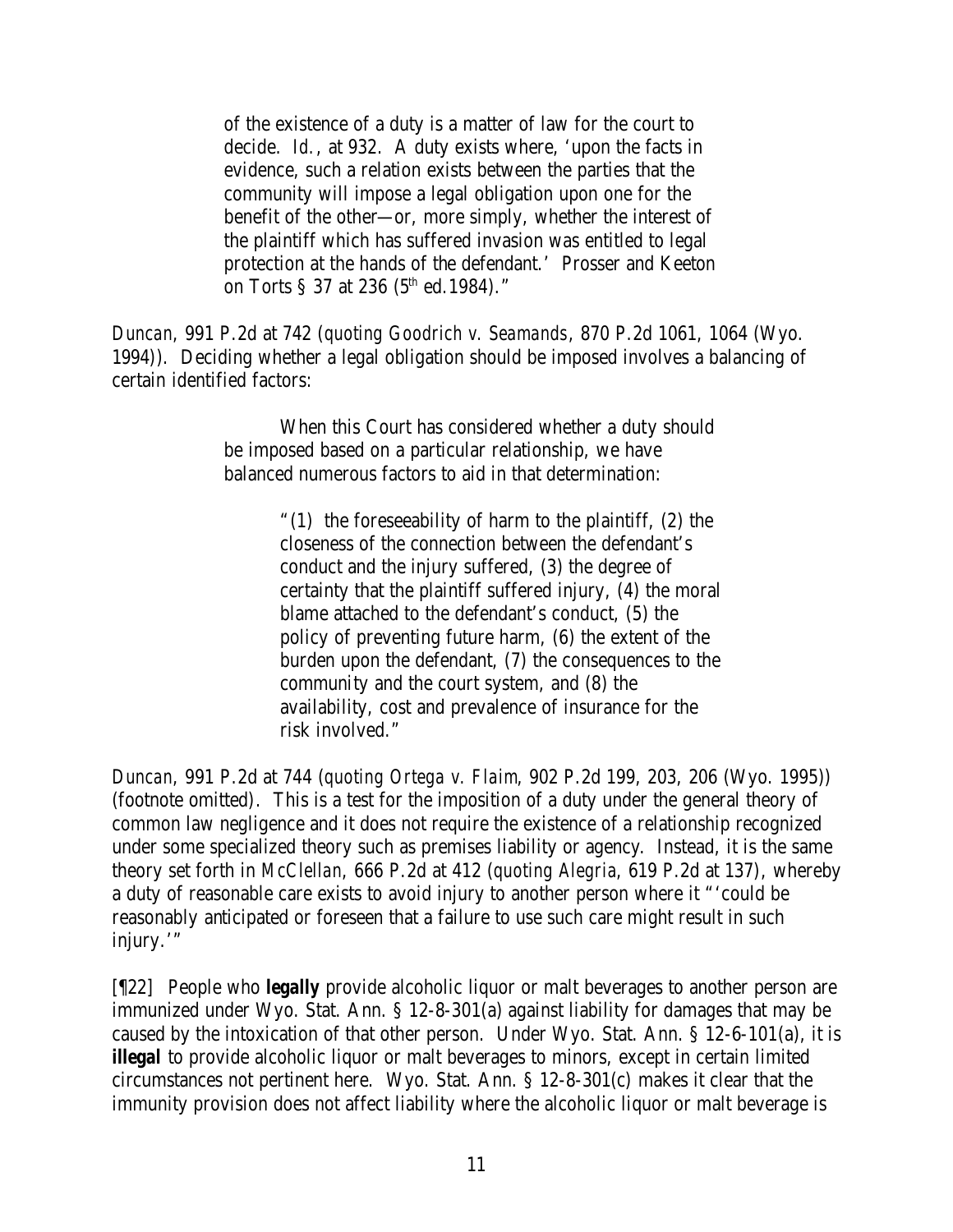provided in violation of Title 12. Taken together, these statutory sections reflect the legislature's recognition that, where alcohol is illegally provided to a minor, the person providing the alcohol may become liable for injuries resulting from that minor's resulting intoxication. Consequently, there is no statutory deterrent to a finding by this Court that a common law cause of action for social host liability exists under the appropriate circumstances.

[¶23] This is not the case in which to make that determination. Neither party applied the *Duncan* factors to the facts of this case. We are not inclined to pursue that task on our own initiative. Furthermore, the appellant's complaint lacked several allegations that seem to be universally required where a tort duty has been recognized in such circumstances. First, there is no liability unless the defendant parents/homeowners provided the alcohol to the minor guests or, at least, they knew or should have known alcohol was being provided to the minor guest. Second, there is no liability unless the parents/homeowners knew or should have known that the minor guest was drinking to the point of intoxication. And third, there is no liability unless the parents/homeowners knew or should have known that the minor guest would soon be driving an automobile. In other words, the mere failure of parents/homeowners to supervise the minors does not, without more, create a duty to protect third parties from harm caused by an intoxicated minor driver under these circumstances.<sup>14</sup> *See Sutter*, 327 S.E.2d at 719; *Charles v. Seigfried*, 251 Ill.App.3d 1059, 191 Ill.Dec. 431, 623 N.E.2d 1021, 1024 (1993), *rev'd*, 165 Ill.2d 482, 209 Ill.Dec. 226, 651 N.E.2d 154, 159 (1995) (reversed on ground that state's dramshop act had pre-empted the field); *Cravens*, 586 N.E.2d at 378; *Bowling v. Popp*, 536 N.E.2d 511, 514 (Ind.App. 1989); *Fullmer v. Tague*, 500 N.W.2d 432, 435 (Iowa 1993); *Spears v. Bradford*, 652 So.2d 628, 632 (La.App. 1995); *O'Flynn v. Powers*, 38 Mass.App.Ct. 936, 646 N.E.2d 1091, 1092 (1995); *Hart v. Ivey*, 332 N.C. 299, 420 S.E.2d 174, 178 (1992); *Daniel v. Reeder*, 16 S.W.3d 491, 495 (Tex.App. 2000); and Edward L. Raymond, Jr., Annotation, *Social Host's Liability for Injuries Incurred by Third Parties as a Result of Intoxicated Guest's Negligence*, 62 A.L.R.4<sup>th</sup> 16, §§ 8-9, 13, 17-19 (1988).

[¶24] It was not an abuse of discretion for the district court to dismiss the appellant's complaint for failure to state a claim upon which relief can be granted. The complaint failed to allege the minimal facts that would support a cause of action under these circumstances. Perhaps the most noticeable deficiency is any allegation that the appellees knew or should have known that Jefferson would soon be driving a car. Nowhere in the

<sup>&</sup>lt;sup>14</sup> The complaint does contain the unsupported allegations that the appellees knew or should have known that Jefferson was intoxicated, that the appellees allowed Jefferson to drink alcoholic beverages, that the appellees allowed Jefferson to leave and drive a vehicle while intoxicated, and that the appellees negligently supervised the teenagers. Glaringly absent from the complaint, however, are any factual allegations, as opposed to conclusions and speculation, suggesting that the appellees, themselves, supplied the alcohol, or that they knew or should have known that the boys had obtained alcohol, or that they had any reason to anticipate that their son or the other minors would obtain alcohol, or that they knew or should have known that the boys would leave the premises by foot and borrow someone else's car while intoxicated.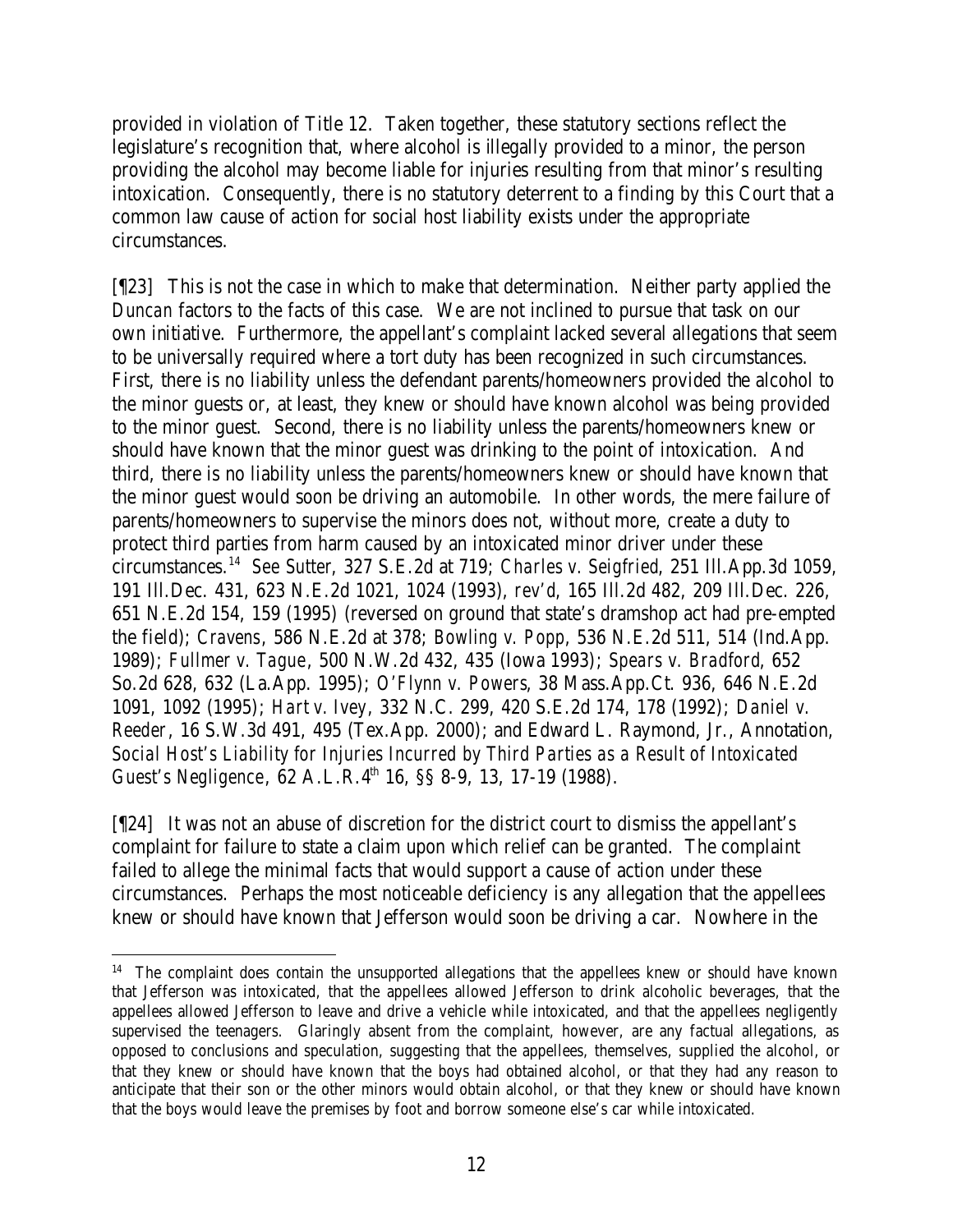record is there even a suggestion, let alone any evidence, to contradict the complaint's own implication that the boys left the appellees' premises *on foot*. Consequently, there is likewise nothing in the record to support any inference that the appellees knew or should have known that Jefferson would later be driving a vehicle. Similarly, there is not a hint in the complaint as to the source of the alcohol that Jefferson drank that night. An allegation of failure to supervise minors, without more, is not sufficient.

## **MOTION FOR LEAVE TO AMEND COMPLAINT**

[¶25] W.R.C.P. 15(a) provides, in pertinent part:

A party may amend the party's pleading once as a matter of course at any time before a responsive pleading is served, or if the pleading is one to which no responsive pleading is permitted and the action has not been placed upon the trial calendar, the party may so amend it at any time within 20 days after it is served. Otherwise a party may amend the party's pleading only by leave of court or by written consent of the adverse party; *and leave shall be freely given when justice so requires*.

(Emphasis added.) The decision whether to allow a pleading to be amended is left to the sound discretion of the district court and is subject to reversal only for an abuse of that discretion. *Rose v. Rose*, 576 P.2d 458, 459 (Wyo. 1978). "Judicial discretion is 'a composite of many things, among which are conclusions drawn from objective criteria; it means a sound judgment exercised with regard to what is right under the circumstances and without doing so arbitrarily or capriciously.'" *Herbel v. S.K. Wood Co.*, 897 P.2d 478, 480 (Wyo. 1995) (*quoting Martin v. State*, 720 P.2d 894, 897 (Wyo. 1986)). The basic guideline for the exercise of discretion in ruling on a W.R.C.P. 15(a) motion is whether the amendment will prejudice the other party. *Rose*, 576 P.2d at 459.

[¶26] In the absence of undue delay, bad faith, dilatory motive, or undue prejudice to the opposing party, leave to amend a pleading should liberally be granted. *Beaudoin v. Taylor*, 492 P.2d 966, 970 (Wyo. 1972) (*quoting Foman v. Davis*, 371 U.S. 178, 182, 83 S.Ct. 227, 230, 9 L.Ed.2d 222 (1962)). The movant has the responsibility to produce the evidence that clearly shows an abuse of discretion. *Dynan v. Rocky Mountain Federal Sav. and Loan*, 792 P.2d 631, 640 (Wyo. 1990).

[¶27] Upon hearing that the district court intended to grant the appellees' motion to dismiss, appellant's counsel orally moved for leave to amend the complaint. As justification for such an amendment, counsel presented the following arguments: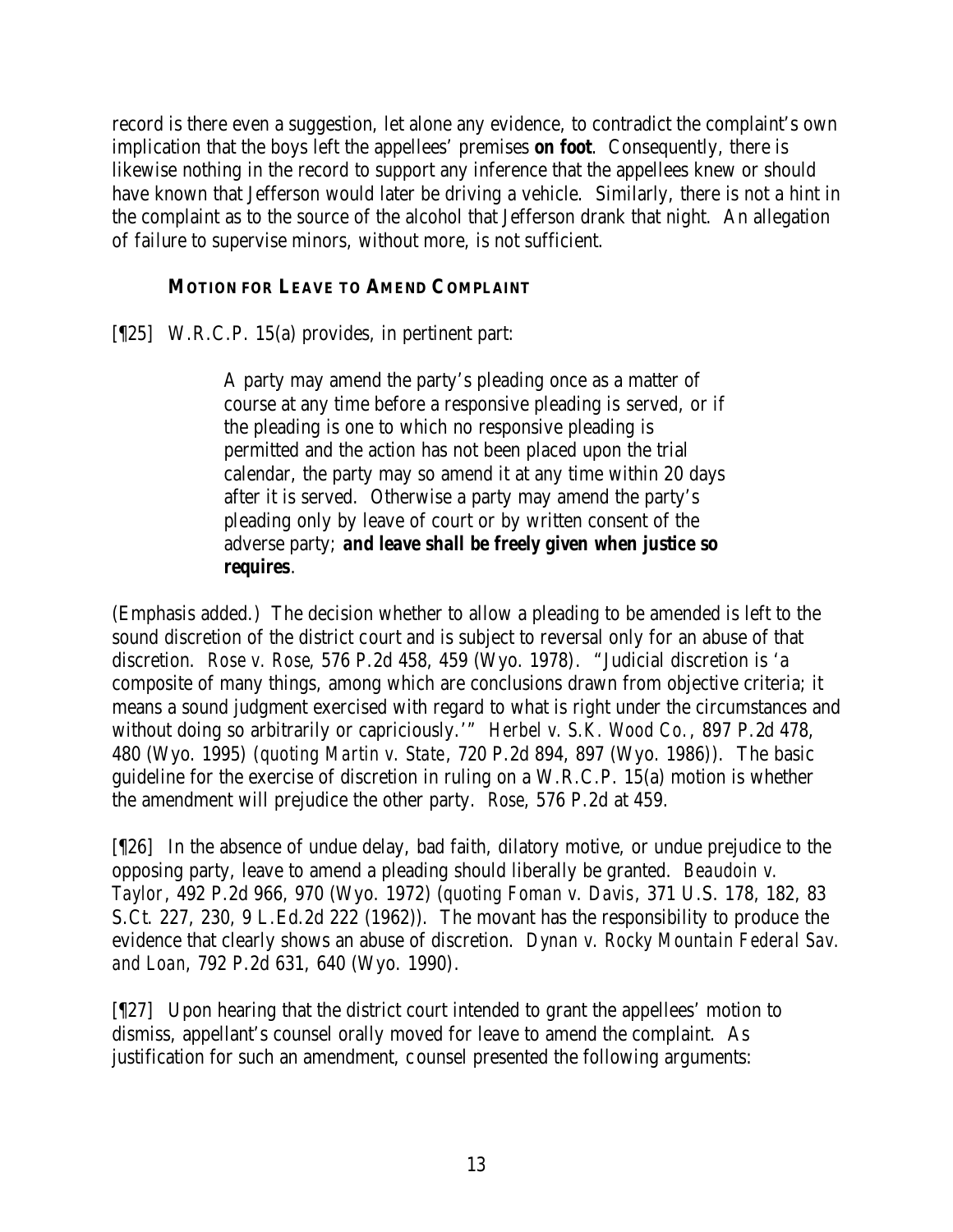[APPELLANT'S COUNSEL]: Yes, sir. Your Honor, the problem that exists is: When we got this case, it had been with an attorney up there in Powell for about four years, and it was – the statute of limitations has now run. So if we're not allowed to amend, this case would be, for all intent and purpose, over.

\* \* \*

[APPELLANT'S COUNSEL]: . . . It would be our contention that they knew or should have known that alcohol was being consumed by those children. And what I will do and what I intend [to] do is go back to my client, who was one of the few people who survived that party that night, and I will very specifically ask him where – what's going on with the alcohol. When we have talked to him about it in the past, he's been unable to tell us, probably because he's trying to protect someone.

But I would not refile this with the facts that we have. I would not even amend. But if we have facts that support – now that I understand the Court's ruling – that the Carpenters were either privy to alcohol being given out, or, consistent with some of the case law I've given you, had alcohol available to the children, then we would most certainly come back and amend the complaint in that situation.

And, Your Honor, I think that time their duty would arise out of the fact that they knew or should have known that those children were drinking, and I think they do have a duty to control that if they have guests at their house that are minors.

[¶28] The district court considered these arguments, and the appellees' response thereto, and then orally denied the motion for leave to amend. First, the district court concluded that the appellees' contentions as to a lack of duty continued to be correct. Second, the district court found that the motion was not timely. The district court noted that the complaint had been filed on June 28, 2001, and the motion to dismiss had been filed on August 22, 2001. The hearing took place on September 24, 2001. The appellant had three months after the filing of the complaint, and one month after the filing of the motion, during which he could have made some attempt to correct any deficiencies in the filed complaint. Apparently, no effort was made to do so. The district court noted that,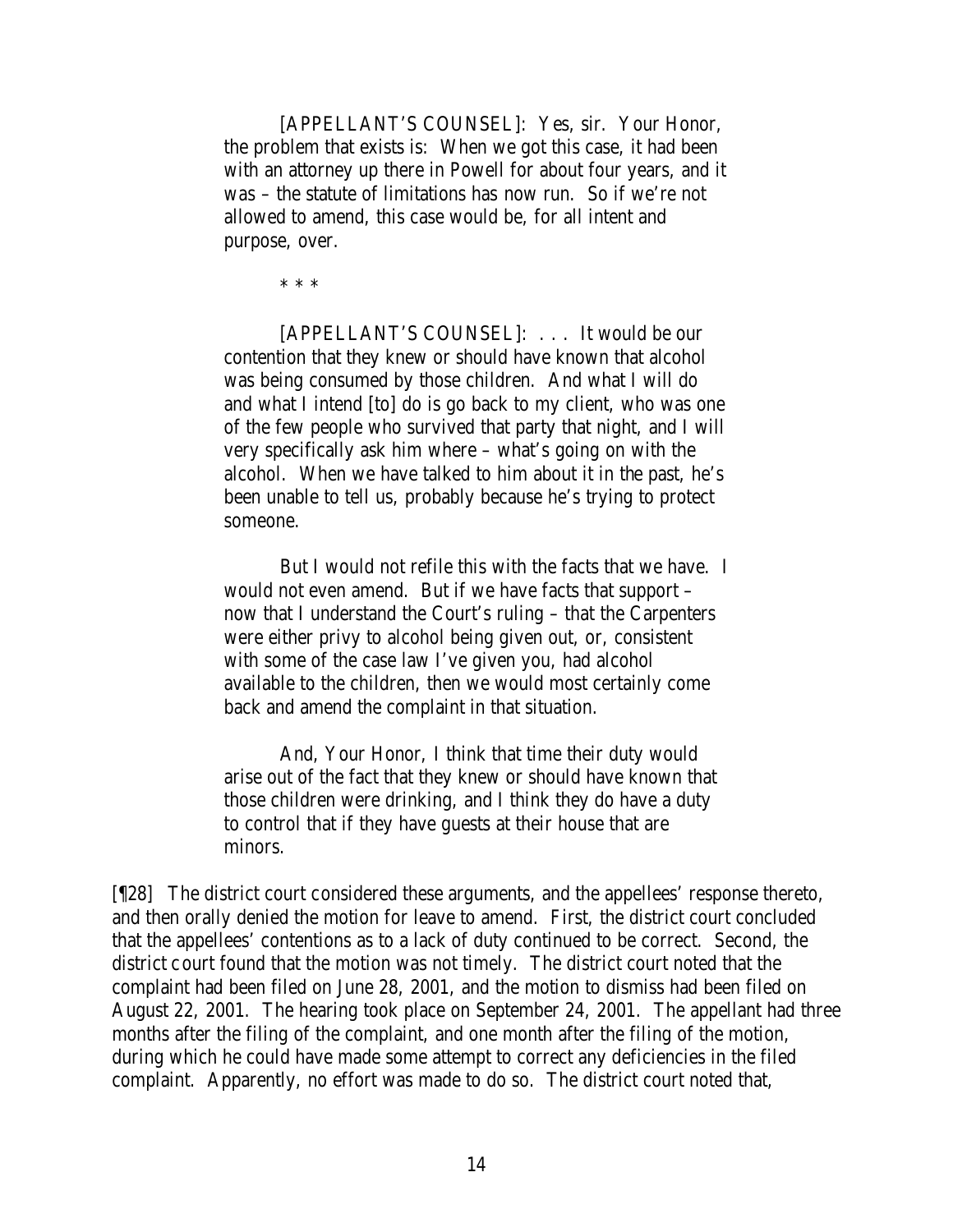normally, a motion for leave to amend is accompanied by a copy of the proposed amended pleading.

 $[$ [29] There is little guidance within W.R.C.P. 15(a), itself, to aid the district court in its exercise of discretion when a motion to amend the pleadings is made. In interpreting the phrase, "when justice so requires," this Court has focused on two concepts: first, whether the movant has been guilty of bad faith or dilatory motive, or similar conduct, and, second, whether the amendment will unduly prejudice the opposing party. *In re Paternity of IC*, 941 P.2d 46, 50 (Wyo. 1997) (*quoting Hernandez v. Gilveli*, 626 P.2d 74, 77 (Wyo. 1981)); *Johnson*, 608 P.2d at 1303; *Beaudoin*, 492 P.2d at 970. We have also said that amendment should be allowed when it "'will serve a good purpose . . ..'" *Wilder v. Cody Country Chamber of Commerce*, 868 P.2d 211, 226 (Wyo. 1994) (*quoting Herrig v. Herrig*, 844 P.2d 487, 490 (Wyo. 1992)).

[¶30] We cannot say that the district court abused its discretion in denying the appellant's motion to amend. While we may not have characterized the deficiencies in the motion exactly as the district court did, we may affirm the decision on any legal ground appearing in the record. *Litzenberger v. Merge*, 698 P.2d 1152, 1153 (Wyo. 1985); *Mentock v. Mentock*, 638 P.2d 156, 159 (Wyo. 1981). We affirm here because the motion to amend the complaint was not so much a legitimate request to add allegations that might establish a cause of action as it was an attempt to avoid the statute of limitations while the appellant belatedly commenced a basic investigation of his own case. The accident happened in May of 1997. The complaint was not filed until four years later. The motion was not heard for a month after it was filed. During the interim, the appellant or his attorneys apparently failed to discover the operative facts necessary to state a cause of action.

[¶31] In moving to amend the complaint, counsel did not inform the district court of the proposed particulars of the amendment.<sup>15</sup> All that was offered was the hope that, if facts could be developed to support a cause of action, an amended complaint would be filed. Ironically, counsel's statements suggest that the failure to obtain the necessary information was partly the fault of the appellant, himself, who refused to divulge the source of the alcohol. This simply is not a sufficient basis for amending a complaint.

[¶32] Finally, we note that the motion for leave to amend the complaint drew from the appellant but one sentence in his brief: "At a minimum, Appellants should be given an opportunity to amend their Complaint so as to more specifically allege breaches of the foregoing 'special relation' duties of care by Appellees, pursuant to this Court's liberal amendments policies." This type of perfunctory argument usually results in our refusal to consider the issue. *Mt. Rushmore Broadcasting, Inc. v. Statewide Collections*, 2002 WY

 <sup>15</sup> There is some authority for the proposition that the proposed amended pleading must accompany a motion to amend. *See Bownes v. City of Gary, Ind.*, 112 F.R.D. 424, 425 (N.D.Ind. 1986). The appellees mentioned, but did not develop an argument on this proposition.